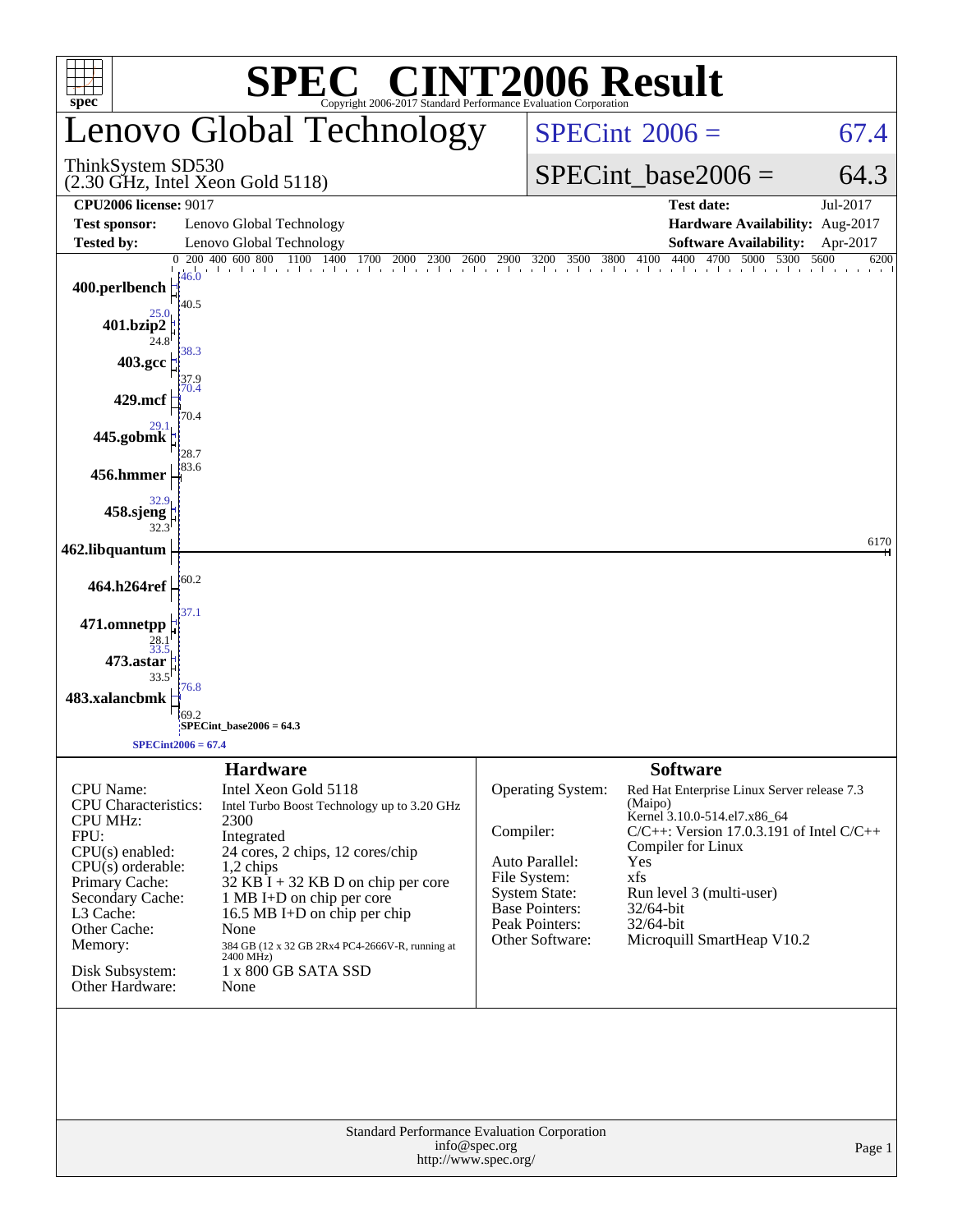

## enovo Global Technology

#### ThinkSystem SD530

(2.30 GHz, Intel Xeon Gold 5118)

 $SPECint2006 = 67.4$  $SPECint2006 = 67.4$ 

### SPECint base2006 =  $64.3$

**[Test sponsor:](http://www.spec.org/auto/cpu2006/Docs/result-fields.html#Testsponsor)** Lenovo Global Technology **[Hardware Availability:](http://www.spec.org/auto/cpu2006/Docs/result-fields.html#HardwareAvailability)** Aug-2017

**[CPU2006 license:](http://www.spec.org/auto/cpu2006/Docs/result-fields.html#CPU2006license)** 9017 **[Test date:](http://www.spec.org/auto/cpu2006/Docs/result-fields.html#Testdate)** Jul-2017 **[Tested by:](http://www.spec.org/auto/cpu2006/Docs/result-fields.html#Testedby)** Lenovo Global Technology **[Software Availability:](http://www.spec.org/auto/cpu2006/Docs/result-fields.html#SoftwareAvailability)** Apr-2017

#### **[Results Table](http://www.spec.org/auto/cpu2006/Docs/result-fields.html#ResultsTable)**

|                                                                                                          | <b>Base</b>    |              |                |              |                |       | <b>Peak</b>    |              |                |              |                |              |
|----------------------------------------------------------------------------------------------------------|----------------|--------------|----------------|--------------|----------------|-------|----------------|--------------|----------------|--------------|----------------|--------------|
| <b>Benchmark</b>                                                                                         | <b>Seconds</b> | <b>Ratio</b> | <b>Seconds</b> | <b>Ratio</b> | <b>Seconds</b> | Ratio | <b>Seconds</b> | <b>Ratio</b> | <b>Seconds</b> | <b>Ratio</b> | <b>Seconds</b> | <b>Ratio</b> |
| 400.perlbench                                                                                            | 241            | 40.6         | 243            | 40.2         | 241            | 40.5  | 212            | 46.1         | 212            | 46.0         | 212            | 46.0         |
| 401.bzip2                                                                                                | 389            | 24.8         | 390            | 24.7         | 389            | 24.8  | 386            | 25.0         | 386            | 25.0         | 385            | 25.1         |
| $403.\text{gcc}$                                                                                         | 213            | 37.9         | 212            | 37.9         | 213            | 37.9  | 211            | 38.2         | 210            | 38.3         | 210            | <u>38.3</u>  |
| $429$ .mcf                                                                                               | 129            | 70.4         | 130            | 70.4         | 129            | 70.5  | 130            | 70.4         | 130            | 70.4         | <b>130</b>     | 70.4         |
| $445$ .gobmk                                                                                             | 365            | 28.7         | 366            | 28.7         | 366            | 28.7  | 360            | 29.2         | 360            | 29.1         | 360            | 29.1         |
| 456.hmmer                                                                                                | 111            | 83.7         | 112            | 83.5         | 112            | 83.6  | 111            | 83.7         | 112            | 83.5         | 112            | 83.6         |
| $458$ .sjeng                                                                                             | 375            | 32.3         | 375            | 32.3         | 375            | 32.3  | 368            | 32.9         | 368            | <u>32.9</u>  | 368            | 32.9         |
| 462.libquantum                                                                                           | 3.35           | 6180         | 3.36           | 6170         | 3.38           | 6130  | 3.35           | 6180         | 3.36           | 6170         | 3.38           | 6130         |
| 464.h264ref                                                                                              | 368            | 60.2         | 368            | 60.2         | 369            | 60.0  | 368            | 60.2         | 368            | 60.2         | 369            | 60.0         |
| 471.omnetpp                                                                                              | 223            | 28.1         | 227            | 27.6         | 222            | 28.1  | 168            | 37.2         | 172            | 36.4         | 168            | 37.1         |
| $473$ . astar                                                                                            | 209            | 33.6         | 210            | 33.4         | 209            | 33.5  | 209            | 33.5         | 210            | 33.5         | 210            | 33.5         |
| 483.xalancbmk                                                                                            | 99.5           | 69.3         | 99.7           | 69.2         | 99.7           | 69.2  | 90.6           | 76.1         | 89.9           | 76.8         | 89.9           | 76.8         |
| Results appear in the order in which they were run. Bold underlined text indicates a median measurement. |                |              |                |              |                |       |                |              |                |              |                |              |

#### **[Submit Notes](http://www.spec.org/auto/cpu2006/Docs/result-fields.html#SubmitNotes)**

The config file option 'submit' was used.

### **[Operating System Notes](http://www.spec.org/auto/cpu2006/Docs/result-fields.html#OperatingSystemNotes)**

Stack size set to unlimited using "ulimit -s unlimited"

### **[Platform Notes](http://www.spec.org/auto/cpu2006/Docs/result-fields.html#PlatformNotes)**

BIOS Configuration: Choose Operating Mode set to Maximum Performance LLC dead line alloc set to Disable Hyper-Threading set to Disable Sysinfo program /home/cpu2006-1.2-ic17.0u3/config/sysinfo.rev6993 Revision 6993 of 2015-11-06 (b5e8d4b4eb51ed28d7f98696cbe290c1) running on Stark-node-02 Mon Jul 31 19:25:35 2017

 This section contains SUT (System Under Test) info as seen by some common utilities. To remove or add to this section, see: <http://www.spec.org/cpu2006/Docs/config.html#sysinfo>

 From /proc/cpuinfo model name : Intel(R) Xeon(R) Gold 5118 CPU @ 2.30GHz 2 "physical id"s (chips) 24 "processors" cores, siblings (Caution: counting these is hw and system dependent. The following excerpts from /proc/cpuinfo might not be reliable. Use with caution.)

Continued on next page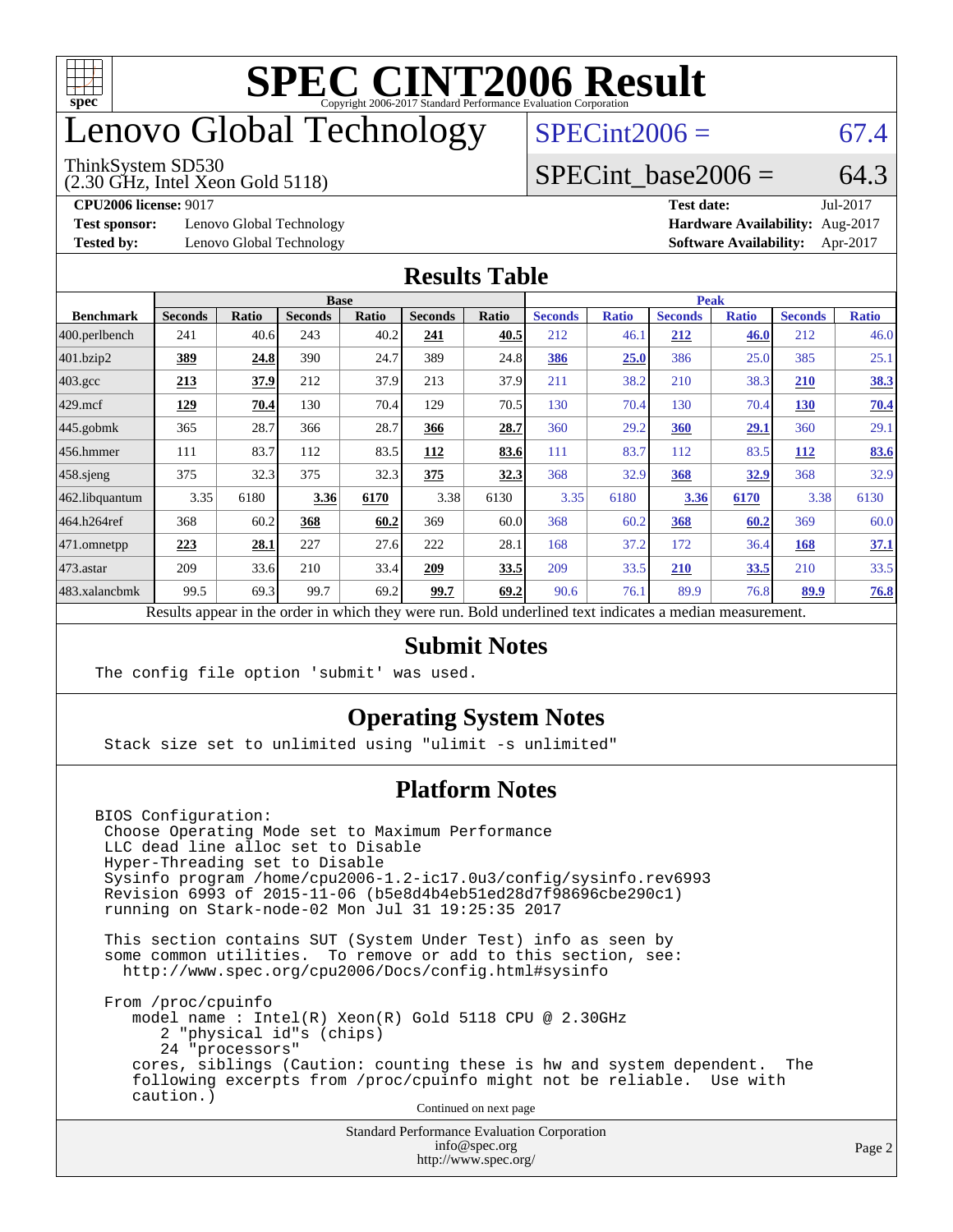

## enovo Global Technology

 $SPECint2006 = 67.4$  $SPECint2006 = 67.4$ 

ThinkSystem SD530

(2.30 GHz, Intel Xeon Gold 5118)

SPECint base2006 =  $64.3$ 

**[Test sponsor:](http://www.spec.org/auto/cpu2006/Docs/result-fields.html#Testsponsor)** Lenovo Global Technology **[Hardware Availability:](http://www.spec.org/auto/cpu2006/Docs/result-fields.html#HardwareAvailability)** Aug-2017 **[Tested by:](http://www.spec.org/auto/cpu2006/Docs/result-fields.html#Testedby)** Lenovo Global Technology **[Software Availability:](http://www.spec.org/auto/cpu2006/Docs/result-fields.html#SoftwareAvailability)** Apr-2017

**[CPU2006 license:](http://www.spec.org/auto/cpu2006/Docs/result-fields.html#CPU2006license)** 9017 **[Test date:](http://www.spec.org/auto/cpu2006/Docs/result-fields.html#Testdate)** Jul-2017

#### **[Platform Notes \(Continued\)](http://www.spec.org/auto/cpu2006/Docs/result-fields.html#PlatformNotes)**

Standard Performance Evaluation Corporation [info@spec.org](mailto:info@spec.org) Page 3 cpu cores : 12 siblings : 12 physical 0: cores 0 1 2 3 4 5 8 9 10 11 12 13 physical 1: cores 0 1 2 3 4 5 8 9 10 11 12 13 cache size : 16896 KB From /proc/meminfo MemTotal: 395751076 kB HugePages\_Total: 0<br>Hugepagesize: 2048 kB Hugepagesize: From /etc/\*release\* /etc/\*version\* os-release: NAME="Red Hat Enterprise Linux Server" VERSION="7.3 (Maipo)" ID="rhel" ID\_LIKE="fedora" VERSION\_ID="7.3" PRETTY\_NAME="Red Hat Enterprise Linux Server 7.3 (Maipo)" ANSI\_COLOR="0;31" CPE\_NAME="cpe:/o:redhat:enterprise\_linux:7.3:GA:server" redhat-release: Red Hat Enterprise Linux Server release 7.3 (Maipo) system-release: Red Hat Enterprise Linux Server release 7.3 (Maipo) system-release-cpe: cpe:/o:redhat:enterprise\_linux:7.3:ga:server uname -a: Linux Stark-node-02 3.10.0-514.el7.x86\_64 #1 SMP Wed Oct 19 11:24:13 EDT 2016 x86\_64 x86\_64 x86\_64 GNU/Linux run-level 3 Jul 31 19:11 SPEC is set to: /home/cpu2006-1.2-ic17.0u3 Filesystem Type Size Used Avail Use% Mounted on /dev/sda4 xfs 688G 27G 662G 4% /home Additional information from dmidecode: Warning: Use caution when you interpret this section. The 'dmidecode' program reads system data which is "intended to allow hardware to be accurately determined", but the intent may not be met, as there are frequent changes to hardware, firmware, and the "DMTF SMBIOS" standard. BIOS Lenovo -[TEE113D-1.00]- 05/19/2017 Memory: 4x NO DIMM NO DIMM 12x Samsung M393A4K40BB2-CTD 32 GB 2 rank 2666 MHz, configured at 2400 MHz (End of data from sysinfo program)

<http://www.spec.org/>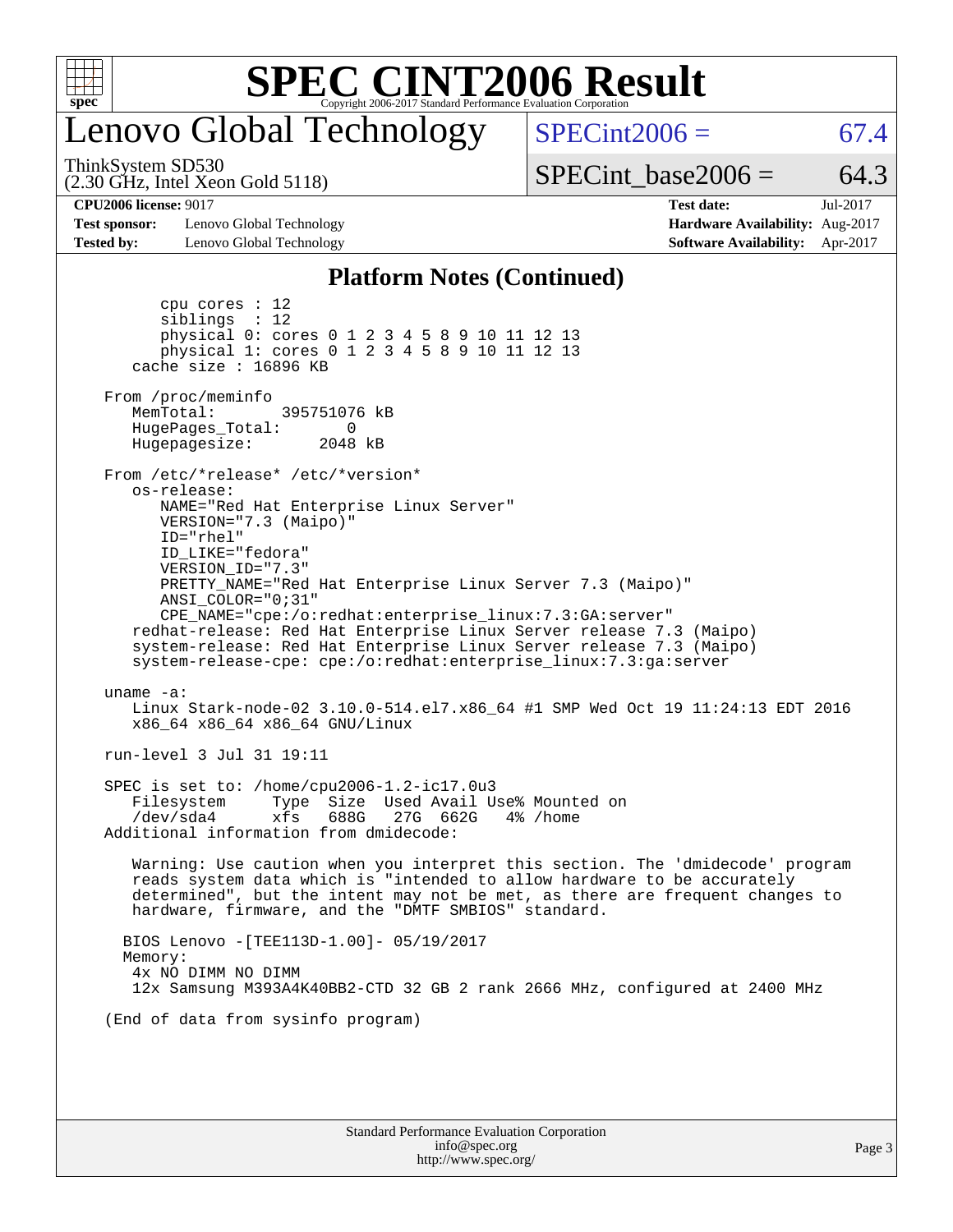

## enovo Global Technology

 $SPECint2006 = 67.4$  $SPECint2006 = 67.4$ 

(2.30 GHz, Intel Xeon Gold 5118) ThinkSystem SD530

SPECint base2006 =  $64.3$ 

**[Test sponsor:](http://www.spec.org/auto/cpu2006/Docs/result-fields.html#Testsponsor)** Lenovo Global Technology **[Hardware Availability:](http://www.spec.org/auto/cpu2006/Docs/result-fields.html#HardwareAvailability)** Aug-2017

**[CPU2006 license:](http://www.spec.org/auto/cpu2006/Docs/result-fields.html#CPU2006license)** 9017 **[Test date:](http://www.spec.org/auto/cpu2006/Docs/result-fields.html#Testdate)** Jul-2017 **[Tested by:](http://www.spec.org/auto/cpu2006/Docs/result-fields.html#Testedby)** Lenovo Global Technology **[Software Availability:](http://www.spec.org/auto/cpu2006/Docs/result-fields.html#SoftwareAvailability)** Apr-2017

#### **[General Notes](http://www.spec.org/auto/cpu2006/Docs/result-fields.html#GeneralNotes)**

Environment variables set by runspec before the start of the run: KMP AFFINITY = "granularity=fine, compact,  $0,3$ " LD\_LIBRARY\_PATH = "/home/cpu2006-1.2-ic17.0u3/lib/ia32:/home/cpu2006-1.2-ic17.0u3/lib/intel64:/home/cpu2006-1.2-ic17.0u3/sh10.2" OMP\_NUM\_THREADS = "24"

 Binaries compiled on a system with 1x Intel Core i7-4790 CPU + 32GB RAM memory using Redhat Enterprise Linux 7.2 Transparent Huge Pages enabled by default. Filesystem page cache cleared with: shell invocation of 'sync; echo 3 > /proc/sys/vm/drop\_caches' prior to run

### **[Base Compiler Invocation](http://www.spec.org/auto/cpu2006/Docs/result-fields.html#BaseCompilerInvocation)**

[C benchmarks](http://www.spec.org/auto/cpu2006/Docs/result-fields.html#Cbenchmarks): [icc -m64](http://www.spec.org/cpu2006/results/res2017q4/cpu2006-20170918-49615.flags.html#user_CCbase_intel_icc_64bit_bda6cc9af1fdbb0edc3795bac97ada53)

[C++ benchmarks:](http://www.spec.org/auto/cpu2006/Docs/result-fields.html#CXXbenchmarks) [icpc -m64](http://www.spec.org/cpu2006/results/res2017q4/cpu2006-20170918-49615.flags.html#user_CXXbase_intel_icpc_64bit_fc66a5337ce925472a5c54ad6a0de310)

### **[Base Portability Flags](http://www.spec.org/auto/cpu2006/Docs/result-fields.html#BasePortabilityFlags)**

 400.perlbench: [-DSPEC\\_CPU\\_LP64](http://www.spec.org/cpu2006/results/res2017q4/cpu2006-20170918-49615.flags.html#b400.perlbench_basePORTABILITY_DSPEC_CPU_LP64) [-DSPEC\\_CPU\\_LINUX\\_X64](http://www.spec.org/cpu2006/results/res2017q4/cpu2006-20170918-49615.flags.html#b400.perlbench_baseCPORTABILITY_DSPEC_CPU_LINUX_X64) 401.bzip2: [-DSPEC\\_CPU\\_LP64](http://www.spec.org/cpu2006/results/res2017q4/cpu2006-20170918-49615.flags.html#suite_basePORTABILITY401_bzip2_DSPEC_CPU_LP64) 403.gcc: [-DSPEC\\_CPU\\_LP64](http://www.spec.org/cpu2006/results/res2017q4/cpu2006-20170918-49615.flags.html#suite_basePORTABILITY403_gcc_DSPEC_CPU_LP64) 429.mcf: [-DSPEC\\_CPU\\_LP64](http://www.spec.org/cpu2006/results/res2017q4/cpu2006-20170918-49615.flags.html#suite_basePORTABILITY429_mcf_DSPEC_CPU_LP64) 445.gobmk: [-DSPEC\\_CPU\\_LP64](http://www.spec.org/cpu2006/results/res2017q4/cpu2006-20170918-49615.flags.html#suite_basePORTABILITY445_gobmk_DSPEC_CPU_LP64) 456.hmmer: [-DSPEC\\_CPU\\_LP64](http://www.spec.org/cpu2006/results/res2017q4/cpu2006-20170918-49615.flags.html#suite_basePORTABILITY456_hmmer_DSPEC_CPU_LP64) 458.sjeng: [-DSPEC\\_CPU\\_LP64](http://www.spec.org/cpu2006/results/res2017q4/cpu2006-20170918-49615.flags.html#suite_basePORTABILITY458_sjeng_DSPEC_CPU_LP64) 462.libquantum: [-DSPEC\\_CPU\\_LP64](http://www.spec.org/cpu2006/results/res2017q4/cpu2006-20170918-49615.flags.html#suite_basePORTABILITY462_libquantum_DSPEC_CPU_LP64) [-DSPEC\\_CPU\\_LINUX](http://www.spec.org/cpu2006/results/res2017q4/cpu2006-20170918-49615.flags.html#b462.libquantum_baseCPORTABILITY_DSPEC_CPU_LINUX) 464.h264ref: [-DSPEC\\_CPU\\_LP64](http://www.spec.org/cpu2006/results/res2017q4/cpu2006-20170918-49615.flags.html#suite_basePORTABILITY464_h264ref_DSPEC_CPU_LP64) 471.omnetpp: [-DSPEC\\_CPU\\_LP64](http://www.spec.org/cpu2006/results/res2017q4/cpu2006-20170918-49615.flags.html#suite_basePORTABILITY471_omnetpp_DSPEC_CPU_LP64) 473.astar: [-DSPEC\\_CPU\\_LP64](http://www.spec.org/cpu2006/results/res2017q4/cpu2006-20170918-49615.flags.html#suite_basePORTABILITY473_astar_DSPEC_CPU_LP64) 483.xalancbmk: [-DSPEC\\_CPU\\_LP64](http://www.spec.org/cpu2006/results/res2017q4/cpu2006-20170918-49615.flags.html#suite_basePORTABILITY483_xalancbmk_DSPEC_CPU_LP64) [-DSPEC\\_CPU\\_LINUX](http://www.spec.org/cpu2006/results/res2017q4/cpu2006-20170918-49615.flags.html#b483.xalancbmk_baseCXXPORTABILITY_DSPEC_CPU_LINUX)

### **[Base Optimization Flags](http://www.spec.org/auto/cpu2006/Docs/result-fields.html#BaseOptimizationFlags)**

[C benchmarks](http://www.spec.org/auto/cpu2006/Docs/result-fields.html#Cbenchmarks):

[-xCORE-AVX2](http://www.spec.org/cpu2006/results/res2017q4/cpu2006-20170918-49615.flags.html#user_CCbase_f-xCORE-AVX2) [-ipo](http://www.spec.org/cpu2006/results/res2017q4/cpu2006-20170918-49615.flags.html#user_CCbase_f-ipo) [-O3](http://www.spec.org/cpu2006/results/res2017q4/cpu2006-20170918-49615.flags.html#user_CCbase_f-O3) [-no-prec-div](http://www.spec.org/cpu2006/results/res2017q4/cpu2006-20170918-49615.flags.html#user_CCbase_f-no-prec-div) [-parallel](http://www.spec.org/cpu2006/results/res2017q4/cpu2006-20170918-49615.flags.html#user_CCbase_f-parallel) [-qopt-prefetch](http://www.spec.org/cpu2006/results/res2017q4/cpu2006-20170918-49615.flags.html#user_CCbase_f-qopt-prefetch) [-auto-p32](http://www.spec.org/cpu2006/results/res2017q4/cpu2006-20170918-49615.flags.html#user_CCbase_f-auto-p32)

[C++ benchmarks:](http://www.spec.org/auto/cpu2006/Docs/result-fields.html#CXXbenchmarks)

[-xCORE-AVX2](http://www.spec.org/cpu2006/results/res2017q4/cpu2006-20170918-49615.flags.html#user_CXXbase_f-xCORE-AVX2) [-ipo](http://www.spec.org/cpu2006/results/res2017q4/cpu2006-20170918-49615.flags.html#user_CXXbase_f-ipo) [-O3](http://www.spec.org/cpu2006/results/res2017q4/cpu2006-20170918-49615.flags.html#user_CXXbase_f-O3) [-no-prec-div](http://www.spec.org/cpu2006/results/res2017q4/cpu2006-20170918-49615.flags.html#user_CXXbase_f-no-prec-div) [-qopt-prefetch](http://www.spec.org/cpu2006/results/res2017q4/cpu2006-20170918-49615.flags.html#user_CXXbase_f-qopt-prefetch) [-auto-p32](http://www.spec.org/cpu2006/results/res2017q4/cpu2006-20170918-49615.flags.html#user_CXXbase_f-auto-p32) [-Wl,-z,muldefs](http://www.spec.org/cpu2006/results/res2017q4/cpu2006-20170918-49615.flags.html#user_CXXbase_link_force_multiple1_74079c344b956b9658436fd1b6dd3a8a) [-L/sh10.2 -lsmartheap64](http://www.spec.org/cpu2006/results/res2017q4/cpu2006-20170918-49615.flags.html#user_CXXbase_SmartHeap64_63911d860fc08c15fa1d5bf319b9d8d5)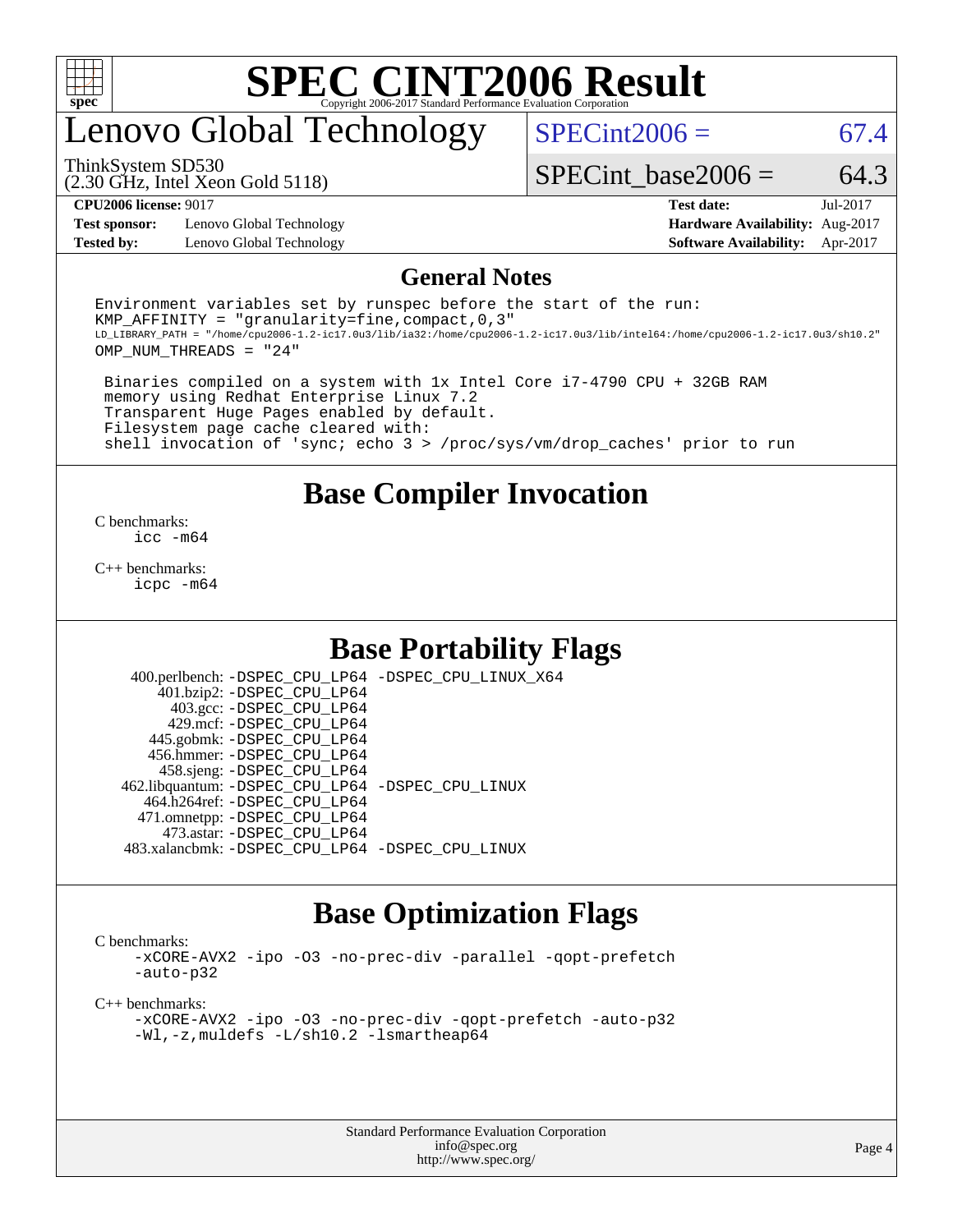

# enovo Global Technology

ThinkSystem SD530

(2.30 GHz, Intel Xeon Gold 5118)

 $SPECint2006 = 67.4$  $SPECint2006 = 67.4$ 

SPECint base2006 =  $64.3$ 

**[Test sponsor:](http://www.spec.org/auto/cpu2006/Docs/result-fields.html#Testsponsor)** Lenovo Global Technology **[Hardware Availability:](http://www.spec.org/auto/cpu2006/Docs/result-fields.html#HardwareAvailability)** Aug-2017 **[Tested by:](http://www.spec.org/auto/cpu2006/Docs/result-fields.html#Testedby)** Lenovo Global Technology **[Software Availability:](http://www.spec.org/auto/cpu2006/Docs/result-fields.html#SoftwareAvailability)** Apr-2017

**[CPU2006 license:](http://www.spec.org/auto/cpu2006/Docs/result-fields.html#CPU2006license)** 9017 **[Test date:](http://www.spec.org/auto/cpu2006/Docs/result-fields.html#Testdate)** Jul-2017

### **[Base Other Flags](http://www.spec.org/auto/cpu2006/Docs/result-fields.html#BaseOtherFlags)**

[C benchmarks](http://www.spec.org/auto/cpu2006/Docs/result-fields.html#Cbenchmarks):

403.gcc: [-Dalloca=\\_alloca](http://www.spec.org/cpu2006/results/res2017q4/cpu2006-20170918-49615.flags.html#b403.gcc_baseEXTRA_CFLAGS_Dalloca_be3056838c12de2578596ca5467af7f3)

## **[Peak Compiler Invocation](http://www.spec.org/auto/cpu2006/Docs/result-fields.html#PeakCompilerInvocation)**

[C benchmarks \(except as noted below\)](http://www.spec.org/auto/cpu2006/Docs/result-fields.html#Cbenchmarksexceptasnotedbelow):

[icc -m64](http://www.spec.org/cpu2006/results/res2017q4/cpu2006-20170918-49615.flags.html#user_CCpeak_intel_icc_64bit_bda6cc9af1fdbb0edc3795bac97ada53)

400.perlbench: [icc -m32 -L/opt/intel/compilers\\_and\\_libraries\\_2017/linux/lib/ia32](http://www.spec.org/cpu2006/results/res2017q4/cpu2006-20170918-49615.flags.html#user_peakCCLD400_perlbench_intel_icc_c29f3ff5a7ed067b11e4ec10a03f03ae)

445.gobmk: [icc -m32 -L/opt/intel/compilers\\_and\\_libraries\\_2017/linux/lib/ia32](http://www.spec.org/cpu2006/results/res2017q4/cpu2006-20170918-49615.flags.html#user_peakCCLD445_gobmk_intel_icc_c29f3ff5a7ed067b11e4ec10a03f03ae)

[C++ benchmarks \(except as noted below\):](http://www.spec.org/auto/cpu2006/Docs/result-fields.html#CXXbenchmarksexceptasnotedbelow)

[icc -m32 -L/opt/intel/compilers\\_and\\_libraries\\_2017/linux/lib/ia32](http://www.spec.org/cpu2006/results/res2017q4/cpu2006-20170918-49615.flags.html#user_CXXpeak_intel_icc_c29f3ff5a7ed067b11e4ec10a03f03ae)

473.astar: [icpc -m64](http://www.spec.org/cpu2006/results/res2017q4/cpu2006-20170918-49615.flags.html#user_peakCXXLD473_astar_intel_icpc_64bit_fc66a5337ce925472a5c54ad6a0de310)

### **[Peak Portability Flags](http://www.spec.org/auto/cpu2006/Docs/result-fields.html#PeakPortabilityFlags)**

 400.perlbench: [-D\\_FILE\\_OFFSET\\_BITS=64](http://www.spec.org/cpu2006/results/res2017q4/cpu2006-20170918-49615.flags.html#user_peakPORTABILITY400_perlbench_file_offset_bits_64_438cf9856305ebd76870a2c6dc2689ab) [-DSPEC\\_CPU\\_LINUX\\_IA32](http://www.spec.org/cpu2006/results/res2017q4/cpu2006-20170918-49615.flags.html#b400.perlbench_peakCPORTABILITY_DSPEC_CPU_LINUX_IA32) 401.bzip2: [-DSPEC\\_CPU\\_LP64](http://www.spec.org/cpu2006/results/res2017q4/cpu2006-20170918-49615.flags.html#suite_peakPORTABILITY401_bzip2_DSPEC_CPU_LP64) 403.gcc: [-DSPEC\\_CPU\\_LP64](http://www.spec.org/cpu2006/results/res2017q4/cpu2006-20170918-49615.flags.html#suite_peakPORTABILITY403_gcc_DSPEC_CPU_LP64) 429.mcf: [-DSPEC\\_CPU\\_LP64](http://www.spec.org/cpu2006/results/res2017q4/cpu2006-20170918-49615.flags.html#suite_peakPORTABILITY429_mcf_DSPEC_CPU_LP64) 445.gobmk: [-D\\_FILE\\_OFFSET\\_BITS=64](http://www.spec.org/cpu2006/results/res2017q4/cpu2006-20170918-49615.flags.html#user_peakPORTABILITY445_gobmk_file_offset_bits_64_438cf9856305ebd76870a2c6dc2689ab) 456.hmmer: [-DSPEC\\_CPU\\_LP64](http://www.spec.org/cpu2006/results/res2017q4/cpu2006-20170918-49615.flags.html#suite_peakPORTABILITY456_hmmer_DSPEC_CPU_LP64) 458.sjeng: [-DSPEC\\_CPU\\_LP64](http://www.spec.org/cpu2006/results/res2017q4/cpu2006-20170918-49615.flags.html#suite_peakPORTABILITY458_sjeng_DSPEC_CPU_LP64) 462.libquantum: [-DSPEC\\_CPU\\_LP64](http://www.spec.org/cpu2006/results/res2017q4/cpu2006-20170918-49615.flags.html#suite_peakPORTABILITY462_libquantum_DSPEC_CPU_LP64) [-DSPEC\\_CPU\\_LINUX](http://www.spec.org/cpu2006/results/res2017q4/cpu2006-20170918-49615.flags.html#b462.libquantum_peakCPORTABILITY_DSPEC_CPU_LINUX) 464.h264ref: [-DSPEC\\_CPU\\_LP64](http://www.spec.org/cpu2006/results/res2017q4/cpu2006-20170918-49615.flags.html#suite_peakPORTABILITY464_h264ref_DSPEC_CPU_LP64) 471.omnetpp: [-D\\_FILE\\_OFFSET\\_BITS=64](http://www.spec.org/cpu2006/results/res2017q4/cpu2006-20170918-49615.flags.html#user_peakPORTABILITY471_omnetpp_file_offset_bits_64_438cf9856305ebd76870a2c6dc2689ab) 473.astar: [-DSPEC\\_CPU\\_LP64](http://www.spec.org/cpu2006/results/res2017q4/cpu2006-20170918-49615.flags.html#suite_peakPORTABILITY473_astar_DSPEC_CPU_LP64) 483.xalancbmk: [-D\\_FILE\\_OFFSET\\_BITS=64](http://www.spec.org/cpu2006/results/res2017q4/cpu2006-20170918-49615.flags.html#user_peakPORTABILITY483_xalancbmk_file_offset_bits_64_438cf9856305ebd76870a2c6dc2689ab) [-DSPEC\\_CPU\\_LINUX](http://www.spec.org/cpu2006/results/res2017q4/cpu2006-20170918-49615.flags.html#b483.xalancbmk_peakCXXPORTABILITY_DSPEC_CPU_LINUX)

### **[Peak Optimization Flags](http://www.spec.org/auto/cpu2006/Docs/result-fields.html#PeakOptimizationFlags)**

[C benchmarks](http://www.spec.org/auto/cpu2006/Docs/result-fields.html#Cbenchmarks):

 400.perlbench: [-prof-gen](http://www.spec.org/cpu2006/results/res2017q4/cpu2006-20170918-49615.flags.html#user_peakPASS1_CFLAGSPASS1_LDCFLAGS400_perlbench_prof_gen_e43856698f6ca7b7e442dfd80e94a8fc)(pass 1) [-prof-use](http://www.spec.org/cpu2006/results/res2017q4/cpu2006-20170918-49615.flags.html#user_peakPASS2_CFLAGSPASS2_LDCFLAGS400_perlbench_prof_use_bccf7792157ff70d64e32fe3e1250b55)(pass 2) [-xCORE-AVX2](http://www.spec.org/cpu2006/results/res2017q4/cpu2006-20170918-49615.flags.html#user_peakPASS2_CFLAGSPASS2_LDCFLAGS400_perlbench_f-xCORE-AVX2)(pass 2) [-par-num-threads=1](http://www.spec.org/cpu2006/results/res2017q4/cpu2006-20170918-49615.flags.html#user_peakPASS1_CFLAGSPASS1_LDCFLAGS400_perlbench_par_num_threads_786a6ff141b4e9e90432e998842df6c2)(pass 1) [-ipo](http://www.spec.org/cpu2006/results/res2017q4/cpu2006-20170918-49615.flags.html#user_peakPASS2_CFLAGSPASS2_LDCFLAGS400_perlbench_f-ipo)(pass 2) [-O3](http://www.spec.org/cpu2006/results/res2017q4/cpu2006-20170918-49615.flags.html#user_peakPASS2_CFLAGSPASS2_LDCFLAGS400_perlbench_f-O3)(pass 2) [-no-prec-div](http://www.spec.org/cpu2006/results/res2017q4/cpu2006-20170918-49615.flags.html#user_peakPASS2_CFLAGSPASS2_LDCFLAGS400_perlbench_f-no-prec-div)(pass 2) [-qopt-prefetch](http://www.spec.org/cpu2006/results/res2017q4/cpu2006-20170918-49615.flags.html#user_peakCOPTIMIZE400_perlbench_f-qopt-prefetch)

 401.bzip2: [-prof-gen](http://www.spec.org/cpu2006/results/res2017q4/cpu2006-20170918-49615.flags.html#user_peakPASS1_CFLAGSPASS1_LDCFLAGS401_bzip2_prof_gen_e43856698f6ca7b7e442dfd80e94a8fc)(pass 1) [-prof-use](http://www.spec.org/cpu2006/results/res2017q4/cpu2006-20170918-49615.flags.html#user_peakPASS2_CFLAGSPASS2_LDCFLAGS401_bzip2_prof_use_bccf7792157ff70d64e32fe3e1250b55)(pass 2) [-xCORE-AVX2](http://www.spec.org/cpu2006/results/res2017q4/cpu2006-20170918-49615.flags.html#user_peakPASS2_CFLAGSPASS2_LDCFLAGS401_bzip2_f-xCORE-AVX2)(pass 2)  $-par-num-threads=1(pass 1) -ipo(pass 2) -O3(pass 2)$  $-par-num-threads=1(pass 1) -ipo(pass 2) -O3(pass 2)$  $-par-num-threads=1(pass 1) -ipo(pass 2) -O3(pass 2)$  $-par-num-threads=1(pass 1) -ipo(pass 2) -O3(pass 2)$  $-par-num-threads=1(pass 1) -ipo(pass 2) -O3(pass 2)$  $-par-num-threads=1(pass 1) -ipo(pass 2) -O3(pass 2)$ [-no-prec-div](http://www.spec.org/cpu2006/results/res2017q4/cpu2006-20170918-49615.flags.html#user_peakCOPTIMIZEPASS2_CFLAGSPASS2_LDCFLAGS401_bzip2_f-no-prec-div) [-auto-ilp32](http://www.spec.org/cpu2006/results/res2017q4/cpu2006-20170918-49615.flags.html#user_peakCOPTIMIZE401_bzip2_f-auto-ilp32) [-qopt-prefetch](http://www.spec.org/cpu2006/results/res2017q4/cpu2006-20170918-49615.flags.html#user_peakCOPTIMIZE401_bzip2_f-qopt-prefetch)

Continued on next page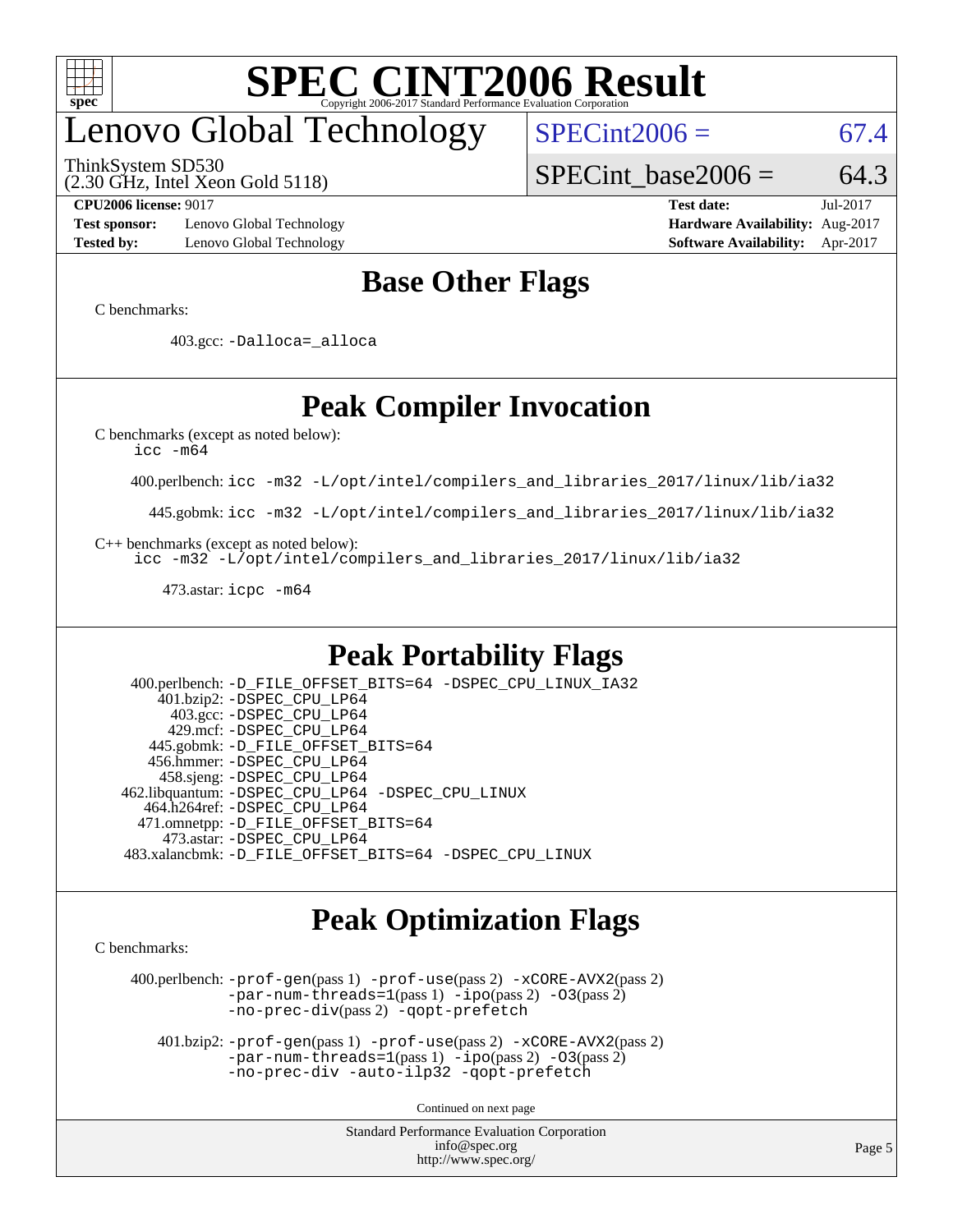

# enovo Global Technology

ThinkSystem SD530

 $SPECint2006 = 67.4$  $SPECint2006 = 67.4$ 

(2.30 GHz, Intel Xeon Gold 5118)

SPECint base2006 =  $64.3$ 

**[Test sponsor:](http://www.spec.org/auto/cpu2006/Docs/result-fields.html#Testsponsor)** Lenovo Global Technology **[Hardware Availability:](http://www.spec.org/auto/cpu2006/Docs/result-fields.html#HardwareAvailability)** Aug-2017 **[Tested by:](http://www.spec.org/auto/cpu2006/Docs/result-fields.html#Testedby)** Lenovo Global Technology **[Software Availability:](http://www.spec.org/auto/cpu2006/Docs/result-fields.html#SoftwareAvailability)** Apr-2017

**[CPU2006 license:](http://www.spec.org/auto/cpu2006/Docs/result-fields.html#CPU2006license)** 9017 **[Test date:](http://www.spec.org/auto/cpu2006/Docs/result-fields.html#Testdate)** Jul-2017

## **[Peak Optimization Flags \(Continued\)](http://www.spec.org/auto/cpu2006/Docs/result-fields.html#PeakOptimizationFlags)**

 403.gcc: [-xCORE-AVX2](http://www.spec.org/cpu2006/results/res2017q4/cpu2006-20170918-49615.flags.html#user_peakOPTIMIZE403_gcc_f-xCORE-AVX2) [-ipo](http://www.spec.org/cpu2006/results/res2017q4/cpu2006-20170918-49615.flags.html#user_peakOPTIMIZE403_gcc_f-ipo) [-O3](http://www.spec.org/cpu2006/results/res2017q4/cpu2006-20170918-49615.flags.html#user_peakOPTIMIZE403_gcc_f-O3) [-no-prec-div](http://www.spec.org/cpu2006/results/res2017q4/cpu2006-20170918-49615.flags.html#user_peakOPTIMIZE403_gcc_f-no-prec-div) [-inline-calloc](http://www.spec.org/cpu2006/results/res2017q4/cpu2006-20170918-49615.flags.html#user_peakCOPTIMIZE403_gcc_f-inline-calloc) [-qopt-malloc-options=3](http://www.spec.org/cpu2006/results/res2017q4/cpu2006-20170918-49615.flags.html#user_peakCOPTIMIZE403_gcc_f-qopt-malloc-options_0fcb435012e78f27d57f473818e45fe4) [-auto-ilp32](http://www.spec.org/cpu2006/results/res2017q4/cpu2006-20170918-49615.flags.html#user_peakCOPTIMIZE403_gcc_f-auto-ilp32) 429.mcf: [-xCORE-AVX2](http://www.spec.org/cpu2006/results/res2017q4/cpu2006-20170918-49615.flags.html#user_peakOPTIMIZE429_mcf_f-xCORE-AVX2) [-ipo](http://www.spec.org/cpu2006/results/res2017q4/cpu2006-20170918-49615.flags.html#user_peakOPTIMIZE429_mcf_f-ipo) [-O3](http://www.spec.org/cpu2006/results/res2017q4/cpu2006-20170918-49615.flags.html#user_peakOPTIMIZE429_mcf_f-O3) [-no-prec-div](http://www.spec.org/cpu2006/results/res2017q4/cpu2006-20170918-49615.flags.html#user_peakOPTIMIZE429_mcf_f-no-prec-div) [-parallel](http://www.spec.org/cpu2006/results/res2017q4/cpu2006-20170918-49615.flags.html#user_peakCOPTIMIZE429_mcf_f-parallel) [-qopt-prefetch](http://www.spec.org/cpu2006/results/res2017q4/cpu2006-20170918-49615.flags.html#user_peakCOPTIMIZE429_mcf_f-qopt-prefetch) [-auto-p32](http://www.spec.org/cpu2006/results/res2017q4/cpu2006-20170918-49615.flags.html#user_peakCOPTIMIZE429_mcf_f-auto-p32) 445.gobmk: [-prof-gen](http://www.spec.org/cpu2006/results/res2017q4/cpu2006-20170918-49615.flags.html#user_peakPASS1_CFLAGSPASS1_LDCFLAGS445_gobmk_prof_gen_e43856698f6ca7b7e442dfd80e94a8fc)(pass 1) [-prof-use](http://www.spec.org/cpu2006/results/res2017q4/cpu2006-20170918-49615.flags.html#user_peakPASS2_CFLAGSPASS2_LDCFLAGS445_gobmk_prof_use_bccf7792157ff70d64e32fe3e1250b55)(pass 2) [-xCORE-AVX2](http://www.spec.org/cpu2006/results/res2017q4/cpu2006-20170918-49615.flags.html#user_peakPASS2_CFLAGSPASS2_LDCFLAGS445_gobmk_f-xCORE-AVX2)(pass 2)  $-par-num-threads=1(pass 1) -ipo(pass 2) -O3(pass 2)$  $-par-num-threads=1(pass 1) -ipo(pass 2) -O3(pass 2)$  $-par-num-threads=1(pass 1) -ipo(pass 2) -O3(pass 2)$  $-par-num-threads=1(pass 1) -ipo(pass 2) -O3(pass 2)$  $-par-num-threads=1(pass 1) -ipo(pass 2) -O3(pass 2)$  $-par-num-threads=1(pass 1) -ipo(pass 2) -O3(pass 2)$ [-no-prec-div](http://www.spec.org/cpu2006/results/res2017q4/cpu2006-20170918-49615.flags.html#user_peakPASS2_CFLAGSPASS2_LDCFLAGS445_gobmk_f-no-prec-div)(pass 2) 456.hmmer: basepeak = yes 458.sjeng: [-prof-gen](http://www.spec.org/cpu2006/results/res2017q4/cpu2006-20170918-49615.flags.html#user_peakPASS1_CFLAGSPASS1_LDCFLAGS458_sjeng_prof_gen_e43856698f6ca7b7e442dfd80e94a8fc)(pass 1) [-prof-use](http://www.spec.org/cpu2006/results/res2017q4/cpu2006-20170918-49615.flags.html#user_peakPASS2_CFLAGSPASS2_LDCFLAGS458_sjeng_prof_use_bccf7792157ff70d64e32fe3e1250b55)(pass 2) [-xCORE-AVX2](http://www.spec.org/cpu2006/results/res2017q4/cpu2006-20170918-49615.flags.html#user_peakPASS2_CFLAGSPASS2_LDCFLAGS458_sjeng_f-xCORE-AVX2)(pass 2) [-par-num-threads=1](http://www.spec.org/cpu2006/results/res2017q4/cpu2006-20170918-49615.flags.html#user_peakPASS1_CFLAGSPASS1_LDCFLAGS458_sjeng_par_num_threads_786a6ff141b4e9e90432e998842df6c2)(pass 1) [-ipo](http://www.spec.org/cpu2006/results/res2017q4/cpu2006-20170918-49615.flags.html#user_peakPASS2_CFLAGSPASS2_LDCFLAGS458_sjeng_f-ipo)(pass 2) [-O3](http://www.spec.org/cpu2006/results/res2017q4/cpu2006-20170918-49615.flags.html#user_peakPASS2_CFLAGSPASS2_LDCFLAGS458_sjeng_f-O3)(pass 2) [-no-prec-div](http://www.spec.org/cpu2006/results/res2017q4/cpu2006-20170918-49615.flags.html#user_peakPASS2_CFLAGSPASS2_LDCFLAGS458_sjeng_f-no-prec-div)(pass 2) [-unroll4](http://www.spec.org/cpu2006/results/res2017q4/cpu2006-20170918-49615.flags.html#user_peakCOPTIMIZE458_sjeng_f-unroll_4e5e4ed65b7fd20bdcd365bec371b81f)  $462$ .libquantum: basepeak = yes  $464.h264$ ref: basepeak = yes [C++ benchmarks:](http://www.spec.org/auto/cpu2006/Docs/result-fields.html#CXXbenchmarks) 471.omnetpp: [-prof-gen](http://www.spec.org/cpu2006/results/res2017q4/cpu2006-20170918-49615.flags.html#user_peakPASS1_CXXFLAGSPASS1_LDCXXFLAGS471_omnetpp_prof_gen_e43856698f6ca7b7e442dfd80e94a8fc)(pass 1) [-prof-use](http://www.spec.org/cpu2006/results/res2017q4/cpu2006-20170918-49615.flags.html#user_peakPASS2_CXXFLAGSPASS2_LDCXXFLAGS471_omnetpp_prof_use_bccf7792157ff70d64e32fe3e1250b55)(pass 2) [-xCORE-AVX2](http://www.spec.org/cpu2006/results/res2017q4/cpu2006-20170918-49615.flags.html#user_peakPASS2_CXXFLAGSPASS2_LDCXXFLAGS471_omnetpp_f-xCORE-AVX2)(pass 2)  $-par-num-threads=1(pass 1) -ipo(pass 2) -O3(pass 2)$  $-par-num-threads=1(pass 1) -ipo(pass 2) -O3(pass 2)$  $-par-num-threads=1(pass 1) -ipo(pass 2) -O3(pass 2)$  $-par-num-threads=1(pass 1) -ipo(pass 2) -O3(pass 2)$  $-par-num-threads=1(pass 1) -ipo(pass 2) -O3(pass 2)$  $-par-num-threads=1(pass 1) -ipo(pass 2) -O3(pass 2)$ [-no-prec-div](http://www.spec.org/cpu2006/results/res2017q4/cpu2006-20170918-49615.flags.html#user_peakPASS2_CXXFLAGSPASS2_LDCXXFLAGS471_omnetpp_f-no-prec-div)(pass 2) [-qopt-ra-region-strategy=block](http://www.spec.org/cpu2006/results/res2017q4/cpu2006-20170918-49615.flags.html#user_peakCXXOPTIMIZE471_omnetpp_f-qopt-ra-region-strategy_0f7b543d62da454b380160c0e3b28f94) [-Wl,-z,muldefs](http://www.spec.org/cpu2006/results/res2017q4/cpu2006-20170918-49615.flags.html#user_peakEXTRA_LDFLAGS471_omnetpp_link_force_multiple1_74079c344b956b9658436fd1b6dd3a8a) [-L/sh10.2 -lsmartheap](http://www.spec.org/cpu2006/results/res2017q4/cpu2006-20170918-49615.flags.html#user_peakEXTRA_LIBS471_omnetpp_SmartHeap_b831f2d313e2fffa6dfe3f00ffc1f1c0) 473.astar: [-xCORE-AVX2](http://www.spec.org/cpu2006/results/res2017q4/cpu2006-20170918-49615.flags.html#user_peakOPTIMIZE473_astar_f-xCORE-AVX2) [-ipo](http://www.spec.org/cpu2006/results/res2017q4/cpu2006-20170918-49615.flags.html#user_peakOPTIMIZE473_astar_f-ipo) [-O3](http://www.spec.org/cpu2006/results/res2017q4/cpu2006-20170918-49615.flags.html#user_peakOPTIMIZE473_astar_f-O3) [-no-prec-div](http://www.spec.org/cpu2006/results/res2017q4/cpu2006-20170918-49615.flags.html#user_peakOPTIMIZE473_astar_f-no-prec-div) [-qopt-prefetch](http://www.spec.org/cpu2006/results/res2017q4/cpu2006-20170918-49615.flags.html#user_peakCXXOPTIMIZE473_astar_f-qopt-prefetch) [-auto-p32](http://www.spec.org/cpu2006/results/res2017q4/cpu2006-20170918-49615.flags.html#user_peakCXXOPTIMIZE473_astar_f-auto-p32) [-Wl,-z,muldefs](http://www.spec.org/cpu2006/results/res2017q4/cpu2006-20170918-49615.flags.html#user_peakEXTRA_LDFLAGS473_astar_link_force_multiple1_74079c344b956b9658436fd1b6dd3a8a) [-L/sh10.2 -lsmartheap64](http://www.spec.org/cpu2006/results/res2017q4/cpu2006-20170918-49615.flags.html#user_peakEXTRA_LIBS473_astar_SmartHeap64_63911d860fc08c15fa1d5bf319b9d8d5) 483.xalancbmk: [-xCORE-AVX2](http://www.spec.org/cpu2006/results/res2017q4/cpu2006-20170918-49615.flags.html#user_peakOPTIMIZE483_xalancbmk_f-xCORE-AVX2) [-ipo](http://www.spec.org/cpu2006/results/res2017q4/cpu2006-20170918-49615.flags.html#user_peakOPTIMIZE483_xalancbmk_f-ipo) [-O3](http://www.spec.org/cpu2006/results/res2017q4/cpu2006-20170918-49615.flags.html#user_peakOPTIMIZE483_xalancbmk_f-O3) [-no-prec-div](http://www.spec.org/cpu2006/results/res2017q4/cpu2006-20170918-49615.flags.html#user_peakOPTIMIZE483_xalancbmk_f-no-prec-div) [-qopt-prefetch](http://www.spec.org/cpu2006/results/res2017q4/cpu2006-20170918-49615.flags.html#user_peakCXXOPTIMIZE483_xalancbmk_f-qopt-prefetch) [-Wl,-z,muldefs](http://www.spec.org/cpu2006/results/res2017q4/cpu2006-20170918-49615.flags.html#user_peakEXTRA_LDFLAGS483_xalancbmk_link_force_multiple1_74079c344b956b9658436fd1b6dd3a8a) [-L/sh10.2 -lsmartheap](http://www.spec.org/cpu2006/results/res2017q4/cpu2006-20170918-49615.flags.html#user_peakEXTRA_LIBS483_xalancbmk_SmartHeap_b831f2d313e2fffa6dfe3f00ffc1f1c0)

## **[Peak Other Flags](http://www.spec.org/auto/cpu2006/Docs/result-fields.html#PeakOtherFlags)**

[C benchmarks](http://www.spec.org/auto/cpu2006/Docs/result-fields.html#Cbenchmarks):

403.gcc: [-Dalloca=\\_alloca](http://www.spec.org/cpu2006/results/res2017q4/cpu2006-20170918-49615.flags.html#b403.gcc_peakEXTRA_CFLAGS_Dalloca_be3056838c12de2578596ca5467af7f3)

The flags files that were used to format this result can be browsed at <http://www.spec.org/cpu2006/flags/Intel-ic17.0-official-linux64-revF.html> <http://www.spec.org/cpu2006/flags/Lenovo-Platform-Flags-V1.2-SKL-C.20171004.html>

You can also download the XML flags sources by saving the following links:

<http://www.spec.org/cpu2006/flags/Intel-ic17.0-official-linux64-revF.xml> <http://www.spec.org/cpu2006/flags/Lenovo-Platform-Flags-V1.2-SKL-C.20171004.xml>